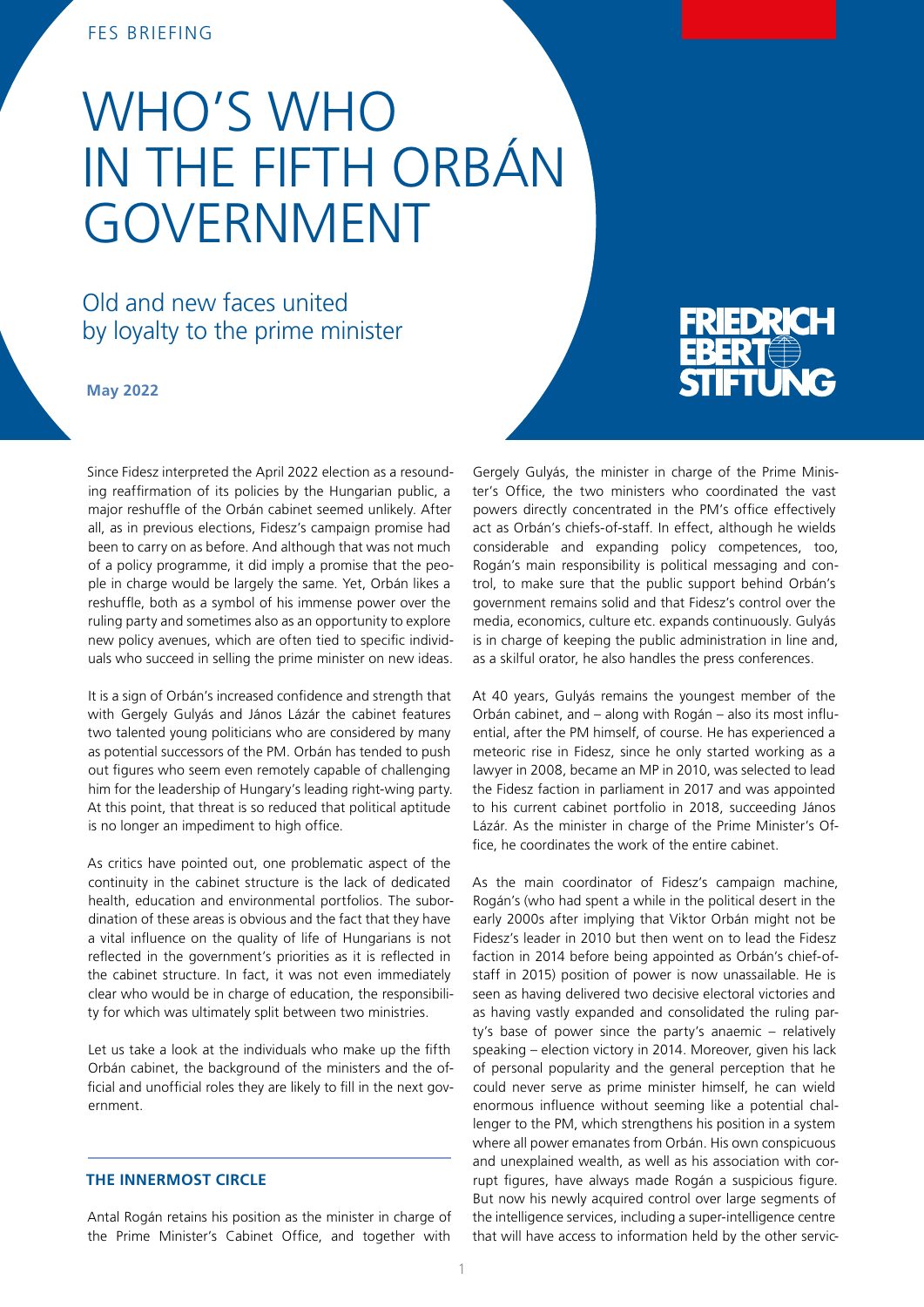es and will be effectively able to conduct surveillance of critical figures without any meaningful oversight, makes Rogán an intimidating figure. For the minister of propaganda, as he is colloquially known, everything is politics, and this may soon be reflected in the work of the already excessively politicised intelligence services.

#### **THE STEADY HANDS**

The three most established players in Orbán's cabinet are the Fidesz founding member and Minister of Finance, Mihály Varga; Foreign Minister Péter Szijjártó, who is too young to be a founding Fidesz member but has spent his entire adult life in Orbán's orbit; and Minister of the Interior Sándor Pintér, who will all continue in their respective offices. Varga is the only Fidesz politician of the first/founding generation who is still around as a cabinet member, over the decades the rest of his peers have disappeared from the cabinet. The soft-spoken Varga has already served as the finance minister in the first Orbán government, and he has been a minister in the post-2010 cabinets for over a decade now. He was never seen as a potential challenger of Orbán and has not even established himself as the dominant figure when it comes to economic policy – previously, he had to contend with György Matolcsy (now the president of the Hungarian National Bank), the creator of what became known as the "unorthodox economics", which initially defined the post-2010 economic policy. Now he has a new competitor in the person of Márton Nagy, a technocrat who takes over the Ministry for Economic Development. The responsibility for economic policies has been spread out over several portfolios, thus diluting responsibility and allowing for internal rivalry over the course of economic policy. As a result, while the Minister of Finance remains influential, he is clearly not in exclusive charge of Orbán's economic policies, and this is vital since the prime minister knows that economic stability is the linchpin of his popularity.

The former police chief turned businessman turned politician Pintér has always been the Minister of the Interior in every Orbán cabinet since 1998. Like Varga, Pintér is a quiet and non-flamboyant figure who is reputed to be a skilful technocrat with the ability to convince Viktor Orbán of his loyalty even though he is not a Fidesz member and abstains from partisan comments. He is reputed to be ruthless but competent, and the fact that public safety is considered stellar in Hungary is partly a reflection of his management. Still, Pintér lost important ground as part of the reshuffling of the responsibilities in the new cabinet, most conspicuously the control over large segments of the intelligence services, which have been transferred to Antal Rogán. While Pintér retains control over the National Defence Service (NVSZ), the organisation that uncovered the most damaging corruption scandal for Fidesz, the Völner-Schadl case that felled the deputy minister of Justice Pál Völner on the charges of bribery and criminal conspiracy, the previously ascendant NVSZ will be weakened, presumably in an effort to impede such investigations.

As a can-do man, Pintér will nevertheless remain a key player in the Orbán government, and he has augmented his portfolio with two of the most unpopular policy areas: healthcare and K-12 education (pre-school, primary and secondary education). The latter in particular has been rife with tension for months as the underpaid teachers have relentlessly called for updating the salary scheme that has been essentially unchanged since 2010. The teachers' unions are concerned that putting a law-and-order man in charge of education will lead to a repression of the expressions of their legitimate grievances, and they will probably see their fears affirmed after Pintér's stern pronouncement that he will not brook civil disobedience (which the teachers' unions contemplate) and that order is the key to a successful education.

Minister of Foreign Affairs and Trade Péter Szijjártó has always been in a position that either formally or informally involved acting as Orbán's personal spokesman, and informally that is still what he does as the leader of Hungary's foreign office. More than shaping foreign policy, Szijjártó's main job is to promote and defend Orbán abroad, and his deliberate use of incendiary rhetoric, constantly lashing out at critics and pushing partisan talking points, leaves little to no room for either diplomacy or decorum. Although along with Gulyás and Lázár he is theoretically one of the young guns who could conceivably hope to succeed Orbán as PM when the latter leaves office, he has never been considered a strong potential alternative to Orbán – which explains part of his unusual staying power in the cabinet of the latter.

# **THE NEW FACES – BUSINESSMEN AND TECHNOCRATS**

Apart from the two returning figures (János Lázár and Tibor Navracsics), the exciting new face in the cabinet is the Minister for Economic Development, Márton Nagy, an experienced technocrat known for the depth of both his ambition and expertise. Nagy served a long stint at the Hungarian National Bank (from 2002 to 2020) where he was the vice president under the Orbán ally and the once-dominant figure in economic policy, György Matolcsy. However, the two clashed at one point for reasons unknown and Nagy was forced to resign. It was a recognition of his reputation as an outstanding expert that the prime minister "absorbed" him, first as a senior advisor and now elevated to a cabinet rank. Although a highly influential figure on economic policy, Nagy is now for the first time exposed as a political player in his own right, and he finds himself in a difficult position as economic responsibility is divided among several ministries and a highly active central bank. Given the known tensions between the major economic policy players and a looming crisis, Nagy has a substantial opportunity but also faces a major risk as someone who starts out precisely at a time when many expect economic indicators to take a turn for the worse.

With Kristóf Szalay-Bobrovniczky – husband to Alexandra Szentkirályi, who was a government spokeswoman and will continue to serve in the government – a new oligarch with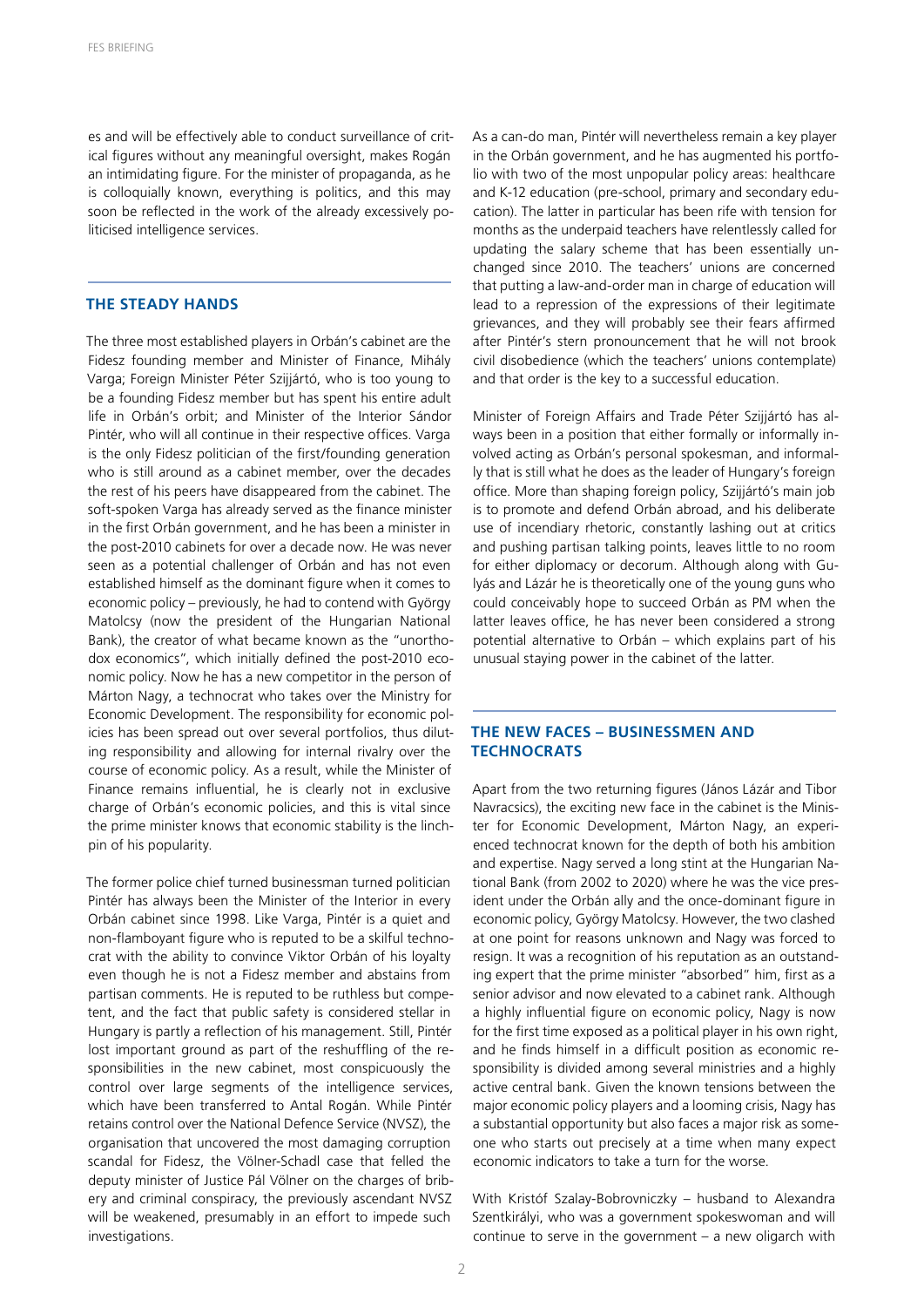close ties to Antal Rogán enters the government, although unusually in a non-economic position. A captain of the reserves, Szalay-Bobrovniczky replaces the former military chief-of-staff and staunch NATO supporter Tibor Benkő at the helm of the Ministry of Defence. Szalay-Bobrovniczky owns a sprawling corporate empire, including many businesses that are tied to the government, such as the highly lucrative casino licences, which were recently awarded to him and another oligarch for a period of 35 years. He was also the head of the staunchly pro-government Századvég research institute, which has received many billions of forints in government funding. Szalay-Bobrovniczky is also the owner of a Czech company that recently signed a deal to supply training planes to the Hungarian military. At his confirmation hearing, the Defence Minister-designate said that he would focus on strengthening the Hungarian army by expanding the number of reservists and he also made clear that he sees Russia as the aggressor in the Ukrainian war.

Innovation is at the centre of Viktor Orbán's interest, and the transfer of this policy area from László Palkovics to the cabinet newcomer János Csák, who will lead the Culture and Innovation Ministry, expresses confidence in the abilities of the former entrepreneur who started as a top manager in the 1990s and became increasingly active in right-wing institutions in the 2000s, managing the then-pro-Fidesz weekly Heti Válasz and creating the Széll Kálmán Foundation, a forum for businesspersons with right-wing sympathies that had an influence on Fidesz. At one point, Csák was already rumoured to be on the short-list for the position of foreign minister, but ultimately he was sent to London as an ambassador (2011-2014). In addition to the policy areas included in the name of his ministry, Csák's sprawling portfolio also includes family affairs, higher education, vocational training and corporate development. A strong believer in strengthening ties with China, at his parliamentary hearing Csák firmly committed himself to the government's controversial plans to create a subsidiary of the Shanghai-based Fudan University in Budapest.

#### **THE LOYALISTS**

In her previous term, Minister of Justice Judit Varga primarily made herself useful by acting as a relentless presence in the media as a pro-government propagandist and proposing bills that expanded Fidesz's political control over the administration of justice. Dubiously, she also claimed to be both unaware and without competence to handle the surveillance of Hungarian civilians with the Pegasus software, which she said were approved by her then-deputy, Pál Völner, who subsequently was revealed to be a central character in the biggest actually investigated criminal conspiracy involving an active politician of the Orbán government. All the scandals around her did not damage Varga's prospects, who will carry on, and aside from being a reliable mouthpiece – also in the international media – she will remain a key player in Fidesz's efforts to subjugate what remains of the independent judicial system.

Another pillar of the Orbán system is Zsolt Semjén, the head of the Christian Democratic People's Party, Fidesz's small but vital satellite, which is part of Orbán's personal fiefdom. Although formally a deputy prime minister, Semjén is widely considered politically weightless, and his limited responsibilities – a minister without portfolio in charge of ecclesiastical affairs and the relationship with ethnic Hungarian communities outside the border – reflect this.

#### **THE SECOND LINE PLAYERS**

Although he stays on, one of the losers of the reshuffle is László Palkovics, who had burst onto the political scene in 2018 as a firebrand outsider who would remake innovation, successfully set out to subjugate Hungary's largest independent research network, the Academy of Sciences, and also played a key role in the privatisation of most of the higher education system into the hands of Fidesz-controlled foundations. While politically speaking he was successful in expanding Fidesz's power, his ambitious goals in the area of innovation did not appear to have yielded the desired results, and now a newcomer, János Csák, has been handed control over this area, which is vital in Orbán's vision for Hungary, as the prime minister sees the country's future as a potent mix of tradition and innovation. Unlike some of the other ministers without a political hinterland who were ousted, Palkovics has been allowed to stay on, but he is left with a considerably narrower ministerial portfolio than previously, signalling decreasing confidence in his abilities.

One of the least visible members of the previous Orbán cabinet, the Minister for Agriculture István Nagy has also been invited to stay on. Despite the key political role of the rural vote and the vital importance of agriculture, Nagy did not leave much of an imprint on Hungarian politics. In his confirmation hearing before the National Assembly's Agricultural Committee (where he sailed through with a vote of 10-1, even as the governing parties hold only eight seats on the Committee), Nagy said that the major challenge today was the impact of the war in Ukraine on the food supply, which would lead to changes in the agricultural sector, highlighting the role of self-sufficiency.

#### **THE PRODIGAL SONS**

The two most remarkable cabinet appointments were not a surprise, but only because they had been widely rumoured for a while now. Back at the cabinet table are János Lázár, who had served as Orbán's right-hand man in the cabinet as the minister in charge of the Prime Minister's Office for four years before being relegated to the backbenches in 2018, and Tibor Navracsics, who had been sent to Brussels as Orbán's European Commissioner and found himself caught between a growing anti-Brussels sentiment in his own party and a growing anti-Orbán sentiment in the EU. Both Lázár and Navracsics had made cautiously critical comments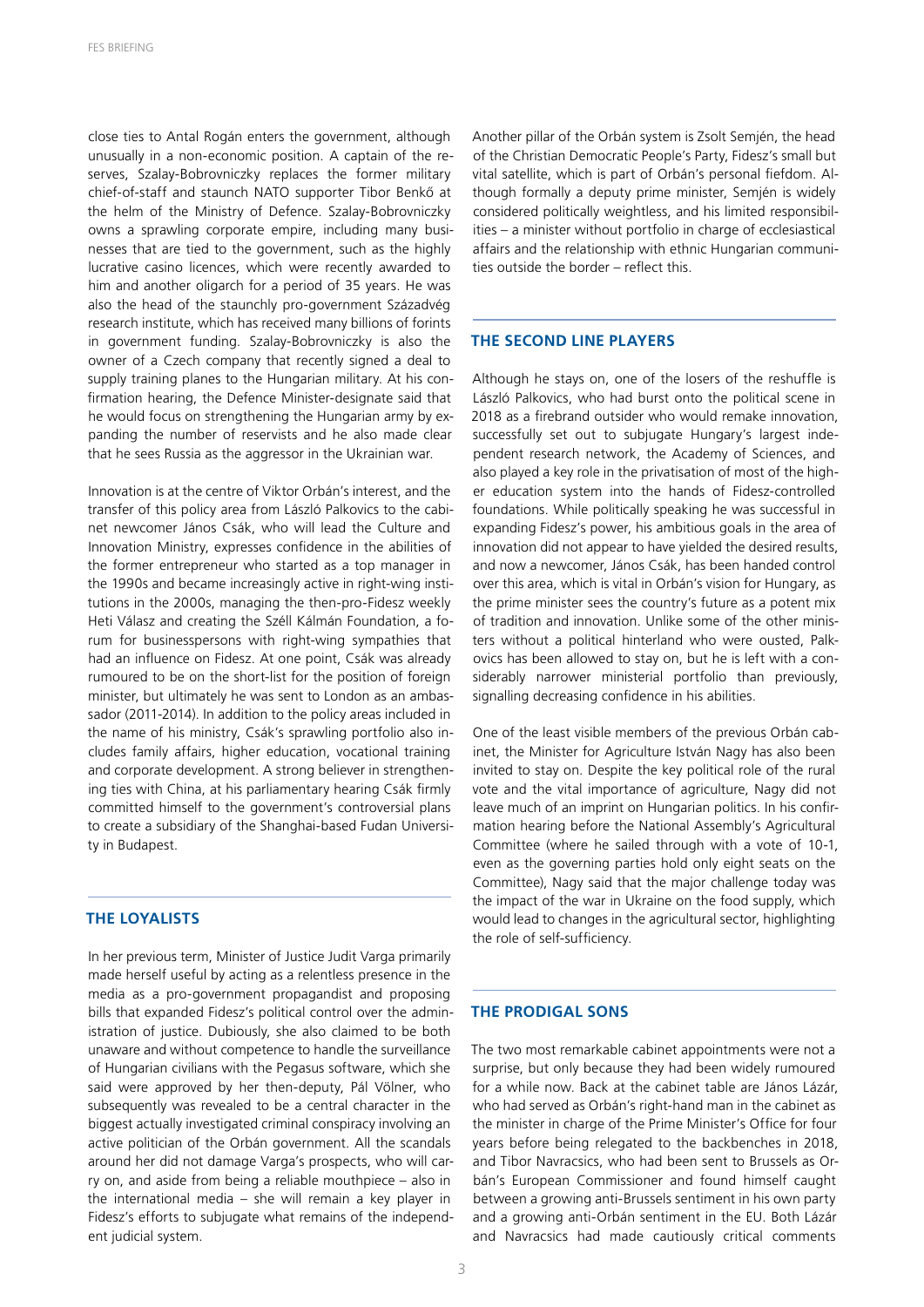about Fidesz's trajectory over the past years, but they tread a careful line that always avoided criticising Orbán personally, making clear at every opportunity that they were loyal to the PM.

Lázár, considered a workaholic and excellent organiser, will be in charge of the Construction and Investments Ministry, a heavily policy-centred area. He had previously spoken a lot about his desire to oust foreign retailers from Hungary, criticising the government's decision to abandon the sectoral taxes that had been tailored to penalise foreign-owned retail chains; although that policy area is not within his new remit, domestic construction industry players hope that his openly protectionist streak will benefit them against foreign competitors. Lázár is unusual in Fidesz in his commitment to making actual policy changes rather than focusing merely on policies that boost the party's political control, but he combines this interest with a fierce commitment to the political vision of Orbánism, that is he also supports the policies that have eroded democracy and the rule of law in Hungary. And despite working in politics his entire life (he was Fidesz's leader in parliament between 2010 and 2012, and then worked in the PM's office until 2018), he has also gotten very wealthy in the process. Like Gergely Gulyás, he is also young enough to potentially be a contender to lead Fidesz if Viktor Orbán ever withdraws from politics.

After stints as Fidesz's leader in parliament (2006-2010), Minister of Justice (2010-2014), Foreign Minister (2014), and European Commissioner (2014-2019), Tibor Navracsics returns to the cabinet as a minister without portfolio with responsibility for regional development and EU relations. It is the latter, in particular, that counts – the general perception is that his ties to Brussels are supposed to grease the way towards easier consultations with the European Commission. The latter is vital because the government needs the funds from the EU budget, which the EC is withholding pending the outcome of the dispute with the Orbán government over corruption and the rule of law. As an intermediary who is loyal to Orbán but also speaks "Brusselese", Navracsics could be a pivotal player and this explains his comeback as a cabinet member. Some also count him among the potential Orbán successors because of his intellectual acumen, but his standing within the party is weak.

# **THE NEW CABINET: THIN ON POLICY DETAILS**

The old and new ministers have already introduced themselves, but as is customary under Fidesz, little has been revealed about their plans for the next term. Fidesz's position is that its political success justifies its policies, and that the mandate the party received was not for a specific set of policies but for the management expertise that Viktor Orbán and his team bring to the table. One of the most glaring aspects of the cabinet is the confusing and sometimes overlapping distribution of competences between the various ministries. Although Orbán often casts himself as a visionary, that vision is mostly limited to political control and the traditional

culture war areas; outside that, the Orbán government has actually very little in the way of a vision.

The governing party politicians seem well aware that the looming crisis will limit their room for manoeuvre, and most of them highlighted that adjusting to inflation and the problems stemming from the war in Ukraine will shape their policies. At the same time, even as the crisis and its expected impact figure heavily in the rhetoric of the government party politicians, crisis management has been a relentless presence in the government propaganda, starting with the alleged crisis inherited from the centre-left government in 2010, followed by the Refugee Crisis of 2015/2016, the Covid-19 pandemic in 2020-2021, all the way to the currently looming multidimensional crisis. The government has often used the reference to these crises as a pretext for arrogating itself further powers, even when it did substantially little to address the underlying crisis, especially with respect to the Covid-19 pandemic.

The situation is no different this time. In parallel with the induction of the fifth Orbán cabinet, the governing majority in the National Assembly amended the Hungarian constitution, the Fundamental Law, to introduce a new wartime emergency, which the government immediately invoked. Although the government cited the turbulence wrought by the war in neighbouring Ukraine – which has thus far not led to a declaration of such an emergency law situation in any other EU country, including those that share a border with Ukraine – politically speaking it was necessary because the Covid-19 pandemic emergency was scheduled to expire at the end of May and the government wants both a legal basis for governing by decree and a political justification for controversial steps it plans to take. The latter will be especially sensitive if they end up including austerity measures to tame the budget deficit, which has surged massively due to Fidesz's pre-election spending spree. Viktor Orbán explained in a video that the "war and the Brussels sanctions lead to major turbulence and drastic price increases", which is why the government needs extra powers. As often, Orbán's rhetoric blamed the EU as a contributor to the problems facing Hungary, neglecting to mention either Putin's role in the war or the fact that "Brussels sanctions" had been adopted with the support of his government.

Thus, the governance of permanent crisis management and the increasingly centralised exercise of powers – including systemic abuses thereof – will continue. Given the experience of the past 12 years, there is little reason to expect much in the way of policy innovation from this cabinet, but a key question is who will emerge as the dominant shaper of economic policy in the near future, and whether they will be able to soften its impact on the Hungarian public.